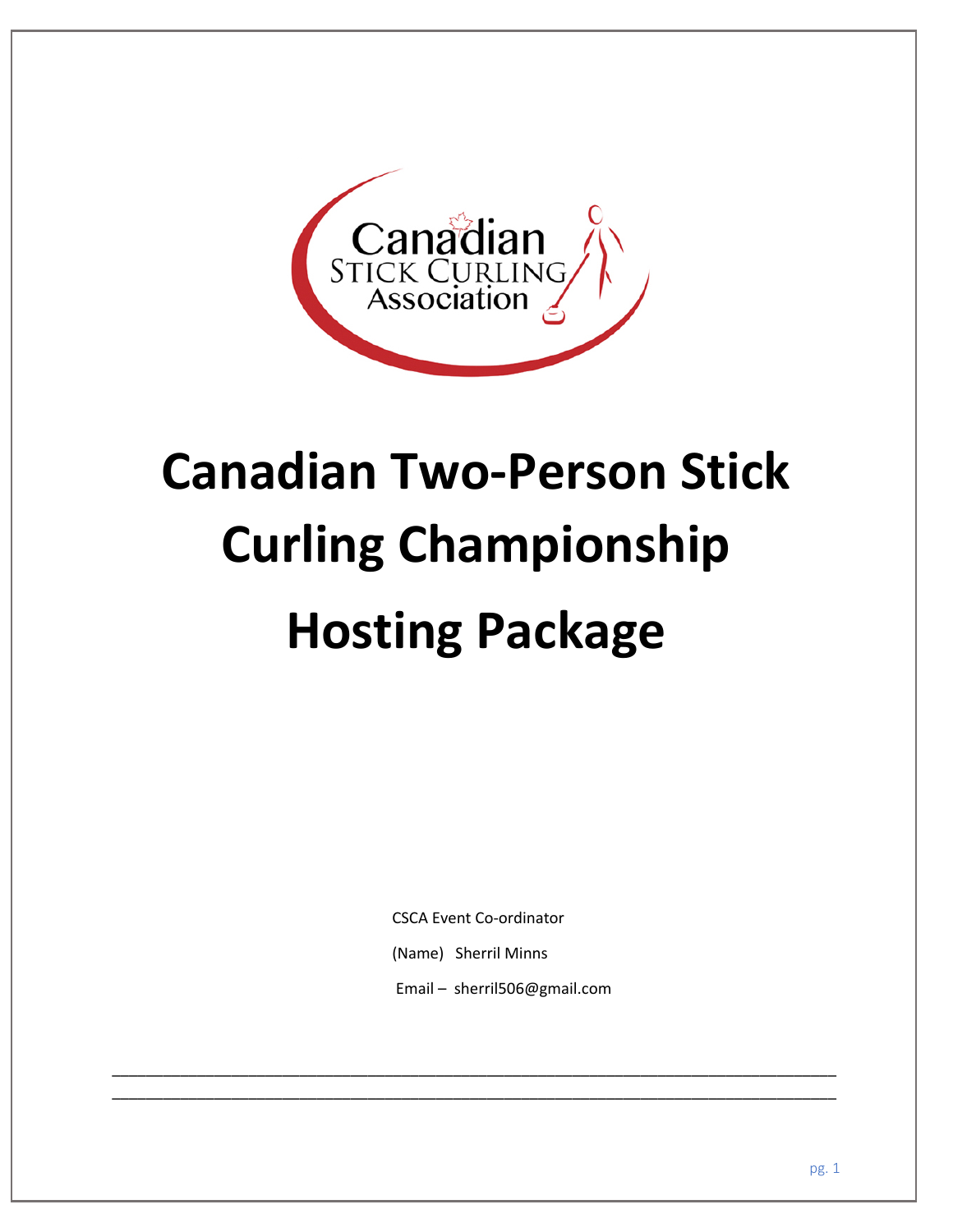# (1) **Introduction:**

Thank you for considering hosting the Canadian Two-Person Stick Curling Championship. Provided in this document are the hosting guidelines to assist you in preparing a bid and hosting a successful event.

We encourage you to also read the related Canadian Two-Person Stick Curling Championship "Logistics" document.

# **(2) Participant Eligibility**

At this point the CSCA national championship is a combination of an earned and open registration event.

Each provincial / territorial association that holds a provincial championship is guaranteed four berths at the national championship. The provincial / territorial championship winners in their open and women's divisions championships earn a berth to the championship and those berths are included in the four guaranteed berths. The provincial / territorial championship berths must be designated by March 1 of the championship year or they are relinquished and added to the open registration pool.

The remaining provincial / territorial berths are available to the first teams that register from that province / territory by September 30. After September 30 any reserved spots not confirmed will revert to the general registration pool.

Provinces / territories that do not hold a championship are allocated one reserved berth that is filled on a first reserved basis. . After September 30 any reserved spots not confirmed will revert to the general registration pool.

Registration is then open to teams from any geographical area in Canada on a first reserved basis beginning October 1st.

To clarify: If the CSCA national championship is held in April 20X2 then:

- 1) Provincial /territorial champions must be declared by March 1, 20X2
- 2) Remaining provincial / territorial berths deadline is September 30, 20X1
- 3) Open registration starts October 1, 20X1

#### **(3) Minimum Number of Ice Sheets**

The CSCA national championship will require a minimum of eight (8) sheets of ice but no maximum number of ice sheets is specified. The rule of thumb is that an ice sheet is required for every eight (8) teams registered. The ice sheets can be available in one club or from a combination of two (2) or more clubs. The primary bid club is responsible for the availability of ice sheets and their ice maintenance quality.

All curling facilities must be wheelchair accessible.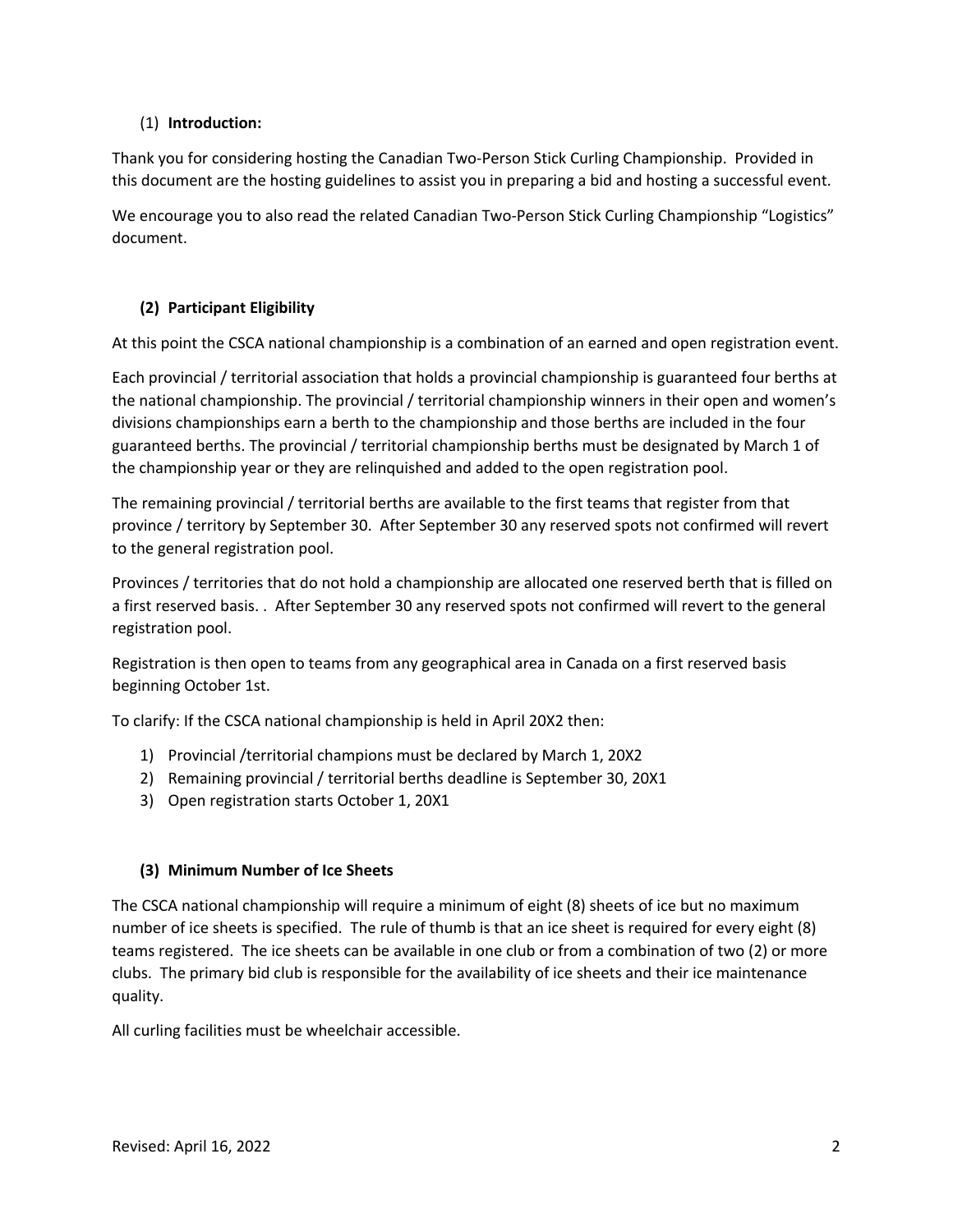#### **(4) Spiel dates / Length**

The CSCA national championship will be held in April. The minimum spiel length required is four (4) days.

#### **(5) Host Committee**

There must be a host committee with an overall championship chair who is accountable for the efficient operations in key areas such as facilities, registration, fundraising, draw creation, live scoring, food & beverage, opening and closing ceremonies, officiating, etc. The host committee commits to liaising with the CSCA tournament chair on a timely basis about tournament preparation progress.

As this is a national championship it is important that the host committee ensure that there is adequate accommodation space within a reasonable distance of the hosting rink(s). The host committee will arrange for adequate accommodations and communicate the accommodation options to the CSCA and championship participants.

#### **(6) Championship Rules**

The host committee will follow the CSCA rules as set out on the CSCA website for championship play.

Please also refer to the related Canadian Two-Person Stick Curling Championship Logistics document

# **(7) Entry Fees**

The Entry Fee should be determined in consultation between the CSCA and the host club tournament committee. The host club tournament committee should consider past Entry Fees, the financial report from the prior host committee and any budgeting factors specific to their hosting effort in determining the planned Entry Fee. Any subsequent amendment request to the Entry Fee must be approved by the CSCA after consultation with the host club tournament committee.

#### **(8) Revenue Distribution**

- 1. The host club shall retain:
	- a. all registration proceeds generated from this championship event.
	- b. all proceeds generated from fundraising activities undertaken by the club in conjunction with this championship event.
- 2. The host club will provide at their cost:
	- a. The host club will pay a fee of \$250 payable by cheque to **Canadian Stick Curling**  Association. This hosting fee must be dated for March 15<sup>th</sup> of the year the hosting bid is submitted. The fee is refundable if your club is not selected. The fee will be fully refunded at the conclusion of a successful championship event and upon receipt of the final budget report and event evaluation.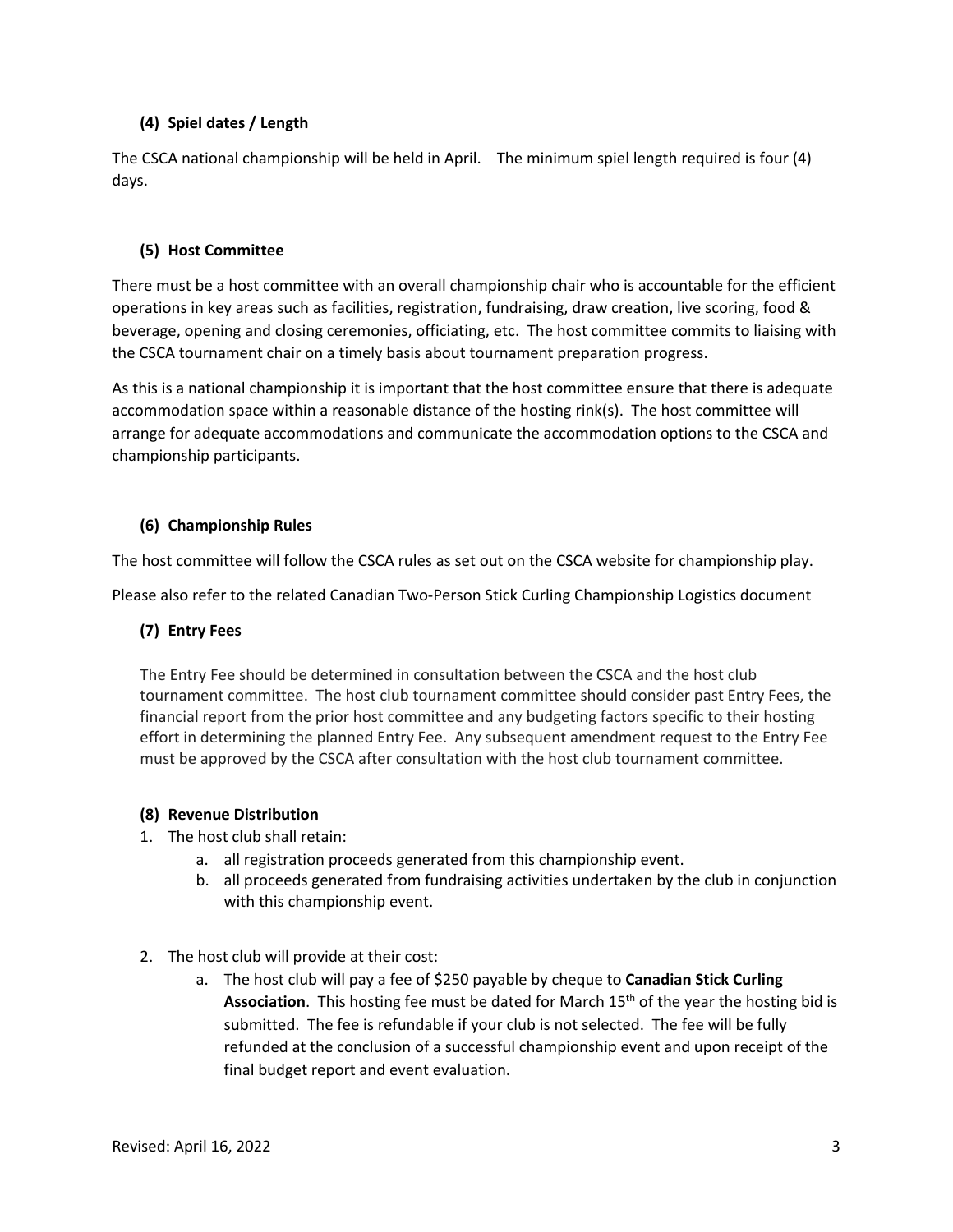- b. Prize payouts in a total amount that equates to 25% of the registration fees. Payouts should be made to each team that qualifies to move into the quarter finals. If a division does not have quarter finalists then payout should be made to the teams that move into the semi-finals. Further payouts will be made to the winners of the quarter-finals, semifinals and finals. The amount of each payout is the purview of the host club but they must ensure that the payouts are equal in each division.
- c. The necessary number of ice sheets
- d. Ice maintenance as specified in the logistics document
- e. In-ice space, for the entire curling year, for two (2) CSCA sponsor logos at the hog line and two (2) CSCA logos at the near end hacks
- f. Food and beverage facilities throughout the event
- g. Opening and closing ceremonies
- h. A championship banquet
- i. Space to conduct the annual CSCA annual general meeting
- j. A rules official
- k. Volunteers with a laptop to enter live scoring results
- l. An event registration package
- m. Wheelchair lines as per Curling Canada Rule 19(6)
- 3. CSCA will provide the following:
	- a. A CSCA grant to the host committee of 20% of the annual sponsorship received by the CSCA, up to a maximum of \$1,500.
	- b. In-ice mesh logos
	- c. Two (2) Canadian Championship Crests per division
	- d. Two (2) Canadian Championship runner up crests per division
	- e. Canadian Qualifier crests, for each division, for the number of players exiting pool play minus four (4)
	- f. Standardized Canadian draw schedule for the applicable number of teams
	- g. Event posters
	- h. Application forms
	- i. Permission to use the CSCA logo
	- j. Access to grant applications (if available)
	- k. CSCA website announcement listing
	- l. On line scoring Live results page
	- m. Liaison for the host organizing committee
	- n. Sponsor poster materials / banners to be displayed during the event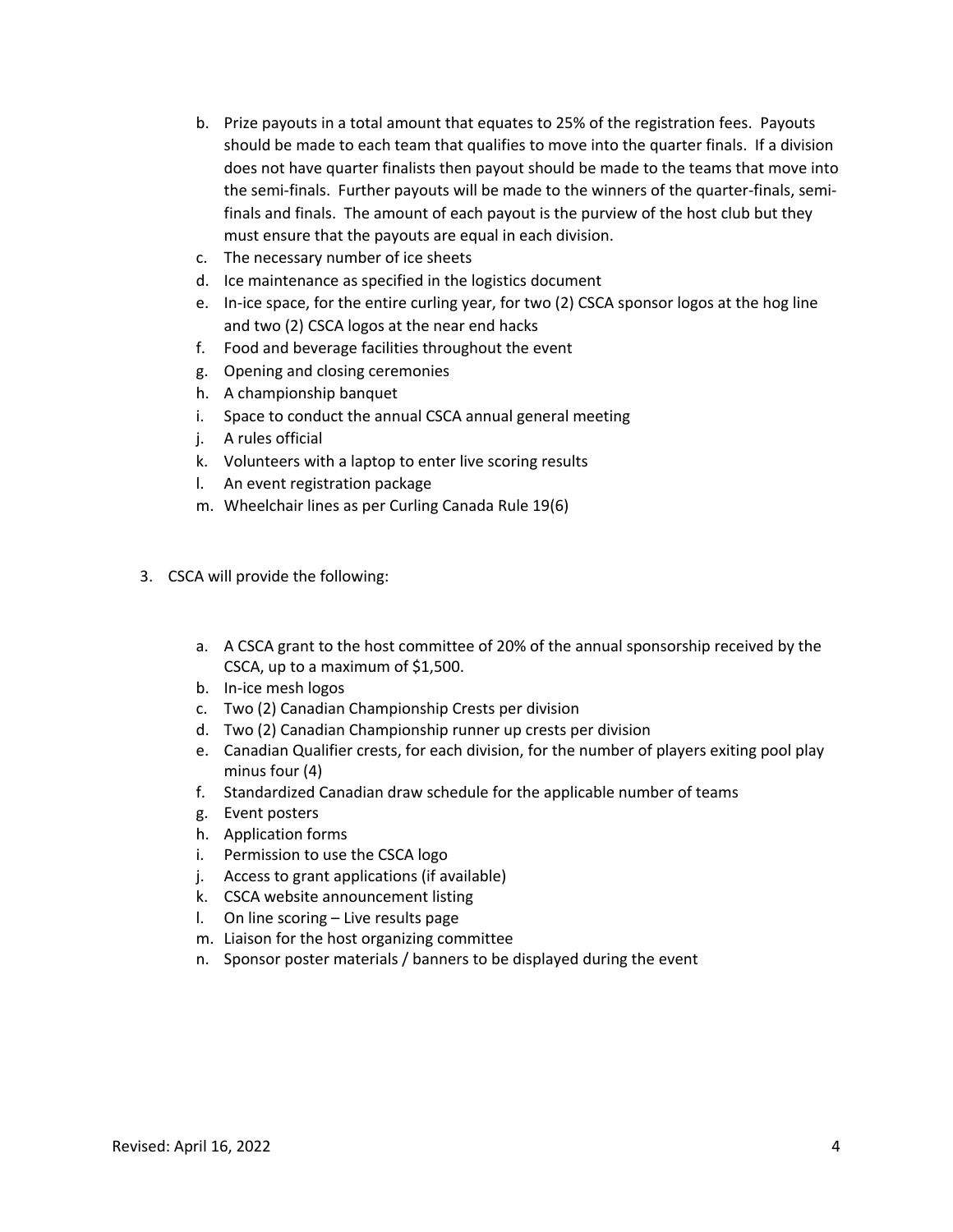#### **(9) Post Championship:**

- a. The host committee will submit a financial report to the CSCA Championship Committee by August 1st of the hosting year.
- b. The host committee will make a copy of their budget and financial report available to the club hosting the next championships.
- c. The host committee will submit an event evaluation to the CSCA Championship Committee by August 1st of the hosting year. The event evaluation document is located in Appendix A.

# **Revision History:**

- **1. June 13, 2021 – Original document**
- **2. April 12, 2022 – Revision by CSCA executive.**
- **3. April 16, 2022 – Revision by Championship Committee Chair**